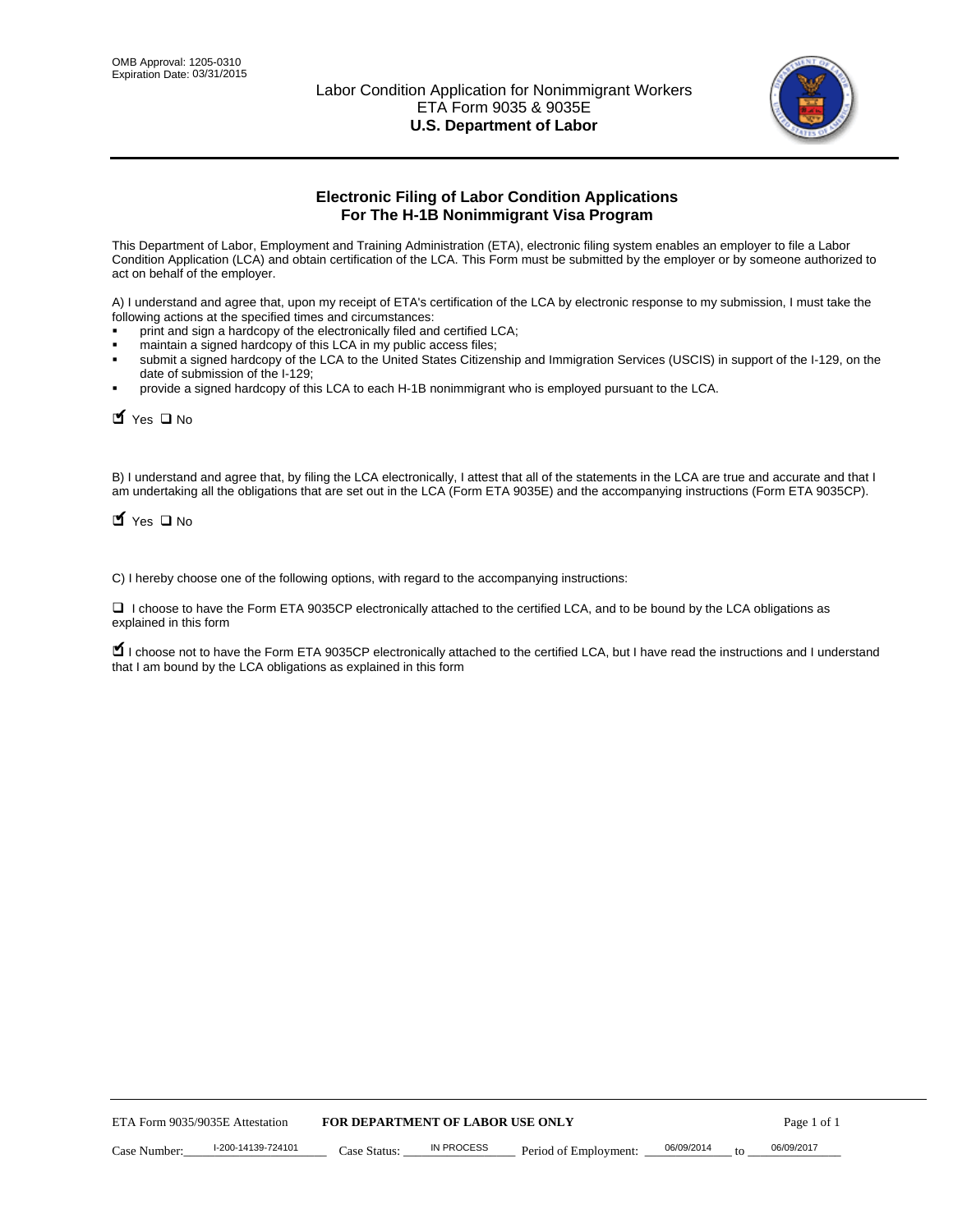# Labor Condition Application for Nonimmigrant Workers ETA Form 9035 & 9035E **U.S. Department of Labor**



*Please read and review the filing instructions carefully before completing the ETA Form 9035 or 9035E. A copy of the instructions can be found at http://www.foreignlaborcert.doleta.gov/. In accordance with Federal Regulations at 20 CFR 655.730(b), incomplete or obviously inaccurate Labor Condition Applications (LCAs) will not be certified by the Department of Labor. If the employer has received permission from the Administrator of the Office of Foreign Labor Certification to submit this form non-electronically, ALL required fields/items containing an asterisk ( \* ) must be completed as well as any fields/items where a response is conditional as indicated by the section ( § ) symbol.* 

# **A. Employment-Based Nonimmigrant Visa Information**

1. Indicate the type of visa classification supported by this application *(Write classification symbol)*: \*

### **B. Temporary Need Information**

|                                                                                                                                                                         | 1. Indicate the type of visa classification supported by this application (Write classification symbol): *<br>$H-1B$ |                                                        |                                |                           |  |
|-------------------------------------------------------------------------------------------------------------------------------------------------------------------------|----------------------------------------------------------------------------------------------------------------------|--------------------------------------------------------|--------------------------------|---------------------------|--|
| <b>B. Temporary Need Information</b>                                                                                                                                    |                                                                                                                      |                                                        |                                |                           |  |
| 1. Job Title *<br>PROGRAMMER/ANALYST                                                                                                                                    |                                                                                                                      |                                                        |                                |                           |  |
| 2. SOC (ONET/OES) code *<br>3. SOC (ONET/OES) occupation title *                                                                                                        |                                                                                                                      |                                                        |                                |                           |  |
| 15-1131                                                                                                                                                                 | <b>COMPUTER PROGRAMMERS</b>                                                                                          |                                                        |                                |                           |  |
| 4. Is this a full-time position? *                                                                                                                                      | <b>Period of Intended Employment</b>                                                                                 |                                                        |                                |                           |  |
| $\blacksquare$ Yes<br>$\square$ No                                                                                                                                      | 5. Begin Date *<br>06/09/2014<br>(mm/dd/yyyy)                                                                        |                                                        | 6. End Date *<br>(mm/dd/yyyy)  | 06/09/2017                |  |
| 7. Worker positions needed/basis for the visa classification supported by this application                                                                              |                                                                                                                      |                                                        |                                |                           |  |
| Total Worker Positions Being Requested for Certification *<br>1                                                                                                         |                                                                                                                      |                                                        |                                |                           |  |
| Basis for the visa classification supported by this application<br>(indicate the total workers in each applicable category based on the total workers identified above) |                                                                                                                      |                                                        |                                |                           |  |
| 1<br>a. New employment *                                                                                                                                                |                                                                                                                      | 0                                                      | d. New concurrent employment * |                           |  |
| b. Continuation of previously approved employment *<br>0<br>without change with the same employer                                                                       |                                                                                                                      | 0                                                      | e. Change in employer *        |                           |  |
| 0<br>c. Change in previously approved employment *                                                                                                                      |                                                                                                                      | 0                                                      | f. Amended petition *          |                           |  |
| C. Employer Information                                                                                                                                                 |                                                                                                                      |                                                        |                                |                           |  |
| 1. Legal business name *<br>MARLABS, INC                                                                                                                                |                                                                                                                      |                                                        |                                |                           |  |
| 2. Trade name/Doing Business As (DBA), if applicable                                                                                                                    | N/A                                                                                                                  |                                                        |                                |                           |  |
| 3. Address 1 *<br>1 CORPORATE PLACE SOUTH                                                                                                                               |                                                                                                                      |                                                        |                                |                           |  |
| 4. Address 2<br>N/A                                                                                                                                                     |                                                                                                                      |                                                        |                                |                           |  |
| 5. City *<br><b>PISCATAWAY</b>                                                                                                                                          |                                                                                                                      | $\overline{6. \text{ State}}^*_{NJ}$                   |                                | 7. Postal code *<br>08854 |  |
| 8. Country *<br>UNITED STATES OF AMERICA                                                                                                                                |                                                                                                                      | 9. Province<br>N/A                                     |                                |                           |  |
| 10. Telephone number * 7326941000                                                                                                                                       |                                                                                                                      | 11. Extension $N/A$                                    |                                |                           |  |
| 12. Federal Employer Identification Number (FEIN from IRS) *<br>541816287                                                                                               |                                                                                                                      | 13. NAICS code (must be at least 4-digits) *<br>541511 |                                |                           |  |
| ETA Form 9035/9035E<br>I-200-14139-724101<br>Case Number:                                                                                                               | <b>FOR DEPARTMENT OF LABOR USE ONLY</b><br>IN PROCESS<br>$Case$ Statue                                               | Period of Employment:                                  | 06/09/2014                     | Page 1 of 5<br>06/09/2017 |  |

# **C. Employer Information**

| 1. Legal business name *<br>MARLABS, INC                     |                                              |                           |
|--------------------------------------------------------------|----------------------------------------------|---------------------------|
| 2. Trade name/Doing Business As (DBA), if applicable N/A     |                                              |                           |
| 3. Address 1 *<br>1 CORPORATE PLACE SOUTH                    |                                              |                           |
| 4. Address 2<br>N/A                                          |                                              |                           |
| 5. City *<br>PISCATAWAY                                      | $\overline{6}$ . State $N_{\text{N}}$        | 7. Postal code *<br>08854 |
| 8. Country *                                                 | 9. Province                                  |                           |
| UNITED STATES OF AMERICA                                     | N/A                                          |                           |
| 10. Telephone number *<br>7326941000                         | 11. Extension<br>N/A                         |                           |
| 12. Federal Employer Identification Number (FEIN from IRS) * | 13. NAICS code (must be at least 4-digits) * |                           |
| 541816287                                                    | 541511                                       |                           |

# ETA Form 9035/9035E **FOR DEPARTMENT OF LABOR USE ONLY** Page 1 of 5<br>Case Number: 1-200-14139-724101 Case Status: IN PROCESS Period of Employment: 06/09/2014 to 06/09/2017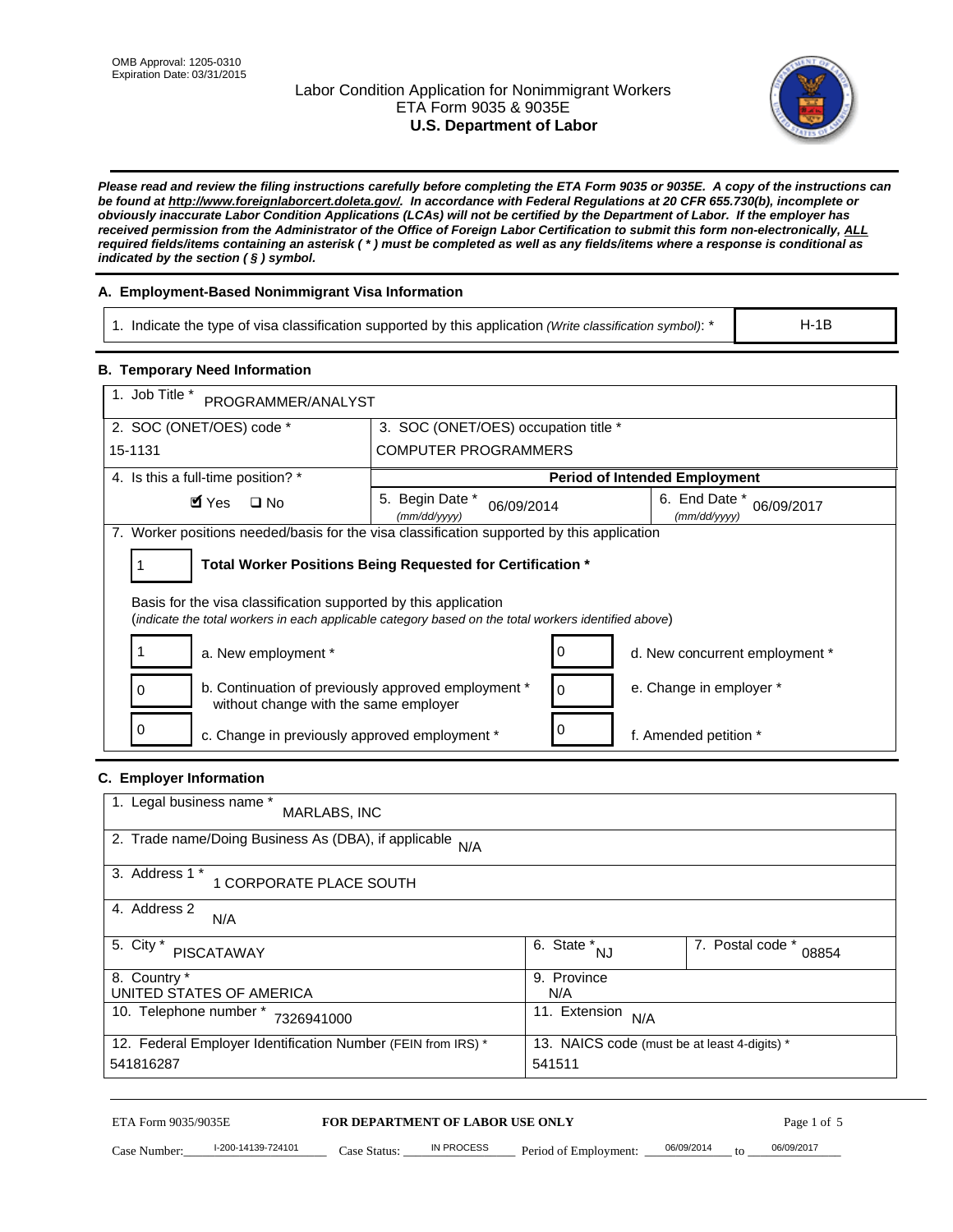

# **D. Employer Point of Contact Information**

**Important Note**: The information contained in this Section must be that of an employee of the employer who is authorized to act on behalf of the employer in labor certification matters. The information in this Section must be different from the agent or attorney information listed in Section E, unless the attorney is an employee of the employer.

| 1. Contact's last (family) name *                  | 2. First (given) name * |                                   | 3. Middle name(s) *       |  |
|----------------------------------------------------|-------------------------|-----------------------------------|---------------------------|--|
| <b>VIDYADHARAN</b>                                 | <b>SANJAY</b>           |                                   | N/A                       |  |
| 4. Contact's job title *<br><b>GENERAL COUNSEL</b> |                         |                                   |                           |  |
| 5. Address 1 *<br>1 CORPORATE PLACE SOUTH          |                         |                                   |                           |  |
| 6. Address 2<br>N/A                                |                         |                                   |                           |  |
| 7. City $*$<br><b>PISCATAWAY</b>                   |                         | $8. \overline{\text{State}}^*$ NJ | 9. Postal code *<br>08854 |  |
| 10. Country *<br>UNITED STATES OF AMERICA          |                         | 11. Province<br>N/A               |                           |  |
| 12. Telephone number *<br>Extension<br>13.         |                         | 14. E-Mail address                |                           |  |
| 7326941000<br>1600                                 |                         | SANJAY@MARLABS.COM                |                           |  |

# **E. Attorney or Agent Information (If applicable)**

| VIDYADHARAN                                                                                                                                         | SANJAY                           |                     |                                          | N/A                          |                                                      |             |
|-----------------------------------------------------------------------------------------------------------------------------------------------------|----------------------------------|---------------------|------------------------------------------|------------------------------|------------------------------------------------------|-------------|
| 4. Contact's job title * GENERAL COUNSEL                                                                                                            |                                  |                     |                                          |                              |                                                      |             |
| 5. Address 1 * 1 CORPORATE PLACE SOUTH                                                                                                              |                                  |                     |                                          |                              |                                                      |             |
| 6. Address 2<br>N/A                                                                                                                                 |                                  |                     |                                          |                              |                                                      |             |
| 7. City * PISCATAWAY                                                                                                                                |                                  | 8. State $*_{NJ}$   |                                          | 9. Postal code *             | 08854                                                |             |
| 10. Country *<br>UNITED STATES OF AMERICA                                                                                                           |                                  | 11. Province<br>N/A |                                          |                              |                                                      |             |
| 12. Telephone number *<br>7326941000                                                                                                                | 13. Extension<br>1600            |                     | 14. E-Mail address<br>SANJAY@MARLABS.COM |                              |                                                      |             |
| E. Attorney or Agent Information (If applicable)                                                                                                    |                                  |                     |                                          |                              |                                                      |             |
| 1. Is the employer represented by an attorney or agent in the filing of this application? *<br>If "Yes", complete the remainder of Section E below. |                                  |                     |                                          |                              | $\Box$ Yes                                           | <b>A</b> No |
| 2. Attorney or Agent's last (family) name §                                                                                                         | 3. First (given) name §          |                     |                                          |                              | 4. Middle name(s) $\sqrt{s}$                         |             |
| N/A                                                                                                                                                 | N/A                              |                     |                                          | N/A                          |                                                      |             |
| 5. Address 1 $\frac{1}{9}$ N/A                                                                                                                      |                                  |                     |                                          |                              |                                                      |             |
| 6. Address 2<br>N/A                                                                                                                                 |                                  |                     |                                          |                              |                                                      |             |
| 7. City §<br>N/A                                                                                                                                    |                                  | 8. State §<br>N/A   |                                          | 9. Postal code §             |                                                      |             |
| 10. Country §<br>N/A                                                                                                                                |                                  | 11. Province<br>N/A |                                          |                              |                                                      |             |
| 12. Telephone number §                                                                                                                              | 13. Extension                    | 14. E-Mail address  |                                          |                              |                                                      |             |
| N/A                                                                                                                                                 | N/A                              | N/A                 |                                          |                              |                                                      |             |
| 15. Law firm/Business name §                                                                                                                        |                                  |                     |                                          | 16. Law firm/Business FEIN § |                                                      |             |
| N/A                                                                                                                                                 |                                  |                     | N/A                                      |                              |                                                      |             |
| 17. State Bar number (only if attorney) §                                                                                                           |                                  |                     | standing (only if attorney) §            |                              | 18. State of highest court where attorney is in good |             |
| N/A                                                                                                                                                 |                                  | N/A                 |                                          |                              |                                                      |             |
| 19. Name of the highest court where attorney is in good standing (only if attorney) §                                                               |                                  |                     |                                          |                              |                                                      |             |
| N/A                                                                                                                                                 |                                  |                     |                                          |                              |                                                      |             |
|                                                                                                                                                     |                                  |                     |                                          |                              |                                                      |             |
|                                                                                                                                                     |                                  |                     |                                          |                              |                                                      |             |
|                                                                                                                                                     |                                  |                     |                                          |                              |                                                      |             |
|                                                                                                                                                     |                                  |                     |                                          |                              |                                                      |             |
|                                                                                                                                                     |                                  |                     |                                          |                              |                                                      |             |
|                                                                                                                                                     |                                  |                     |                                          |                              |                                                      |             |
|                                                                                                                                                     |                                  |                     |                                          |                              |                                                      |             |
| ETA Form 9035/9035E                                                                                                                                 | FOR DEPARTMENT OF LABOR USE ONLY |                     |                                          |                              | Page 2 of 5                                          |             |
| I-200-14139-724101                                                                                                                                  | <b>IN PROCESS</b>                |                     |                                          | 06/09/2014                   | 06/09/2017                                           |             |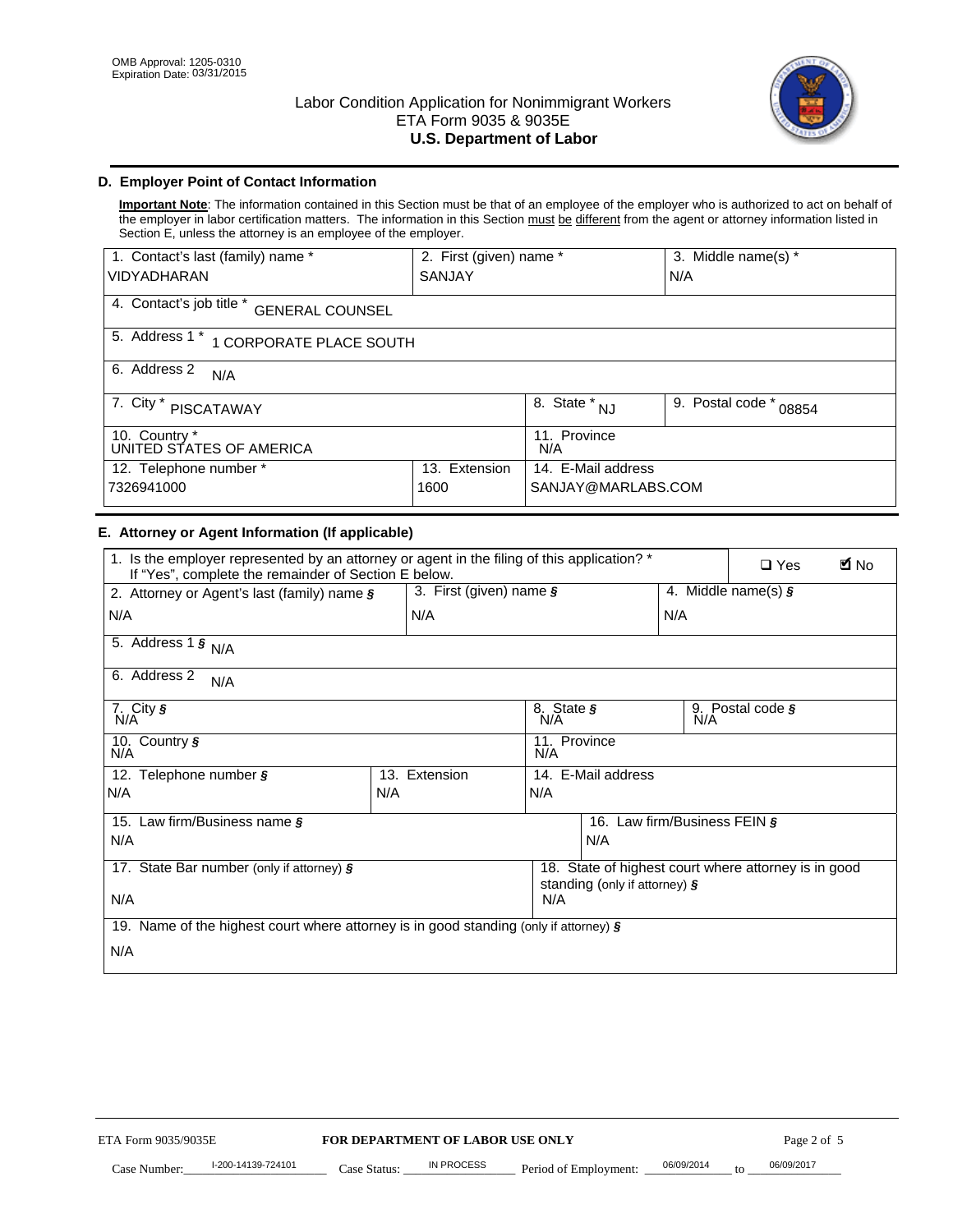# Labor Condition Application for Nonimmigrant Workers ETA Form 9035 & 9035E **U.S. Department of Labor**



| F. Rate of Pay                 |                                                     |
|--------------------------------|-----------------------------------------------------|
| 1. Wage Rate (Required)        | 2. Per: (Choose only one) *                         |
| 60600.00<br>From: \$<br>$\ast$ |                                                     |
| N/A<br>To: \$                  | ■ Year<br>□ Week □ Bi-Weekly □ Month<br>$\Box$ Hour |

## **G. Employment and Prevailing Wage Information**

#### *a. Place of Employment 1*

| From: \$                                                                                                                                                                                                                                                                                                                                                                                                                                                                                                                                                                                                                                                                                                                                                                                                                                  | 60600.00<br>$\ast$                                                                                                                                                                                                                                                                                                                                                                                                                                                                                                                                                                                                                                                                                                                | $\Box$ Hour                                 | $\Box$ Week           | $\Box$ Bi-Weekly                                      | $\Box$ Month | $\blacksquare$ Year |
|-------------------------------------------------------------------------------------------------------------------------------------------------------------------------------------------------------------------------------------------------------------------------------------------------------------------------------------------------------------------------------------------------------------------------------------------------------------------------------------------------------------------------------------------------------------------------------------------------------------------------------------------------------------------------------------------------------------------------------------------------------------------------------------------------------------------------------------------|-----------------------------------------------------------------------------------------------------------------------------------------------------------------------------------------------------------------------------------------------------------------------------------------------------------------------------------------------------------------------------------------------------------------------------------------------------------------------------------------------------------------------------------------------------------------------------------------------------------------------------------------------------------------------------------------------------------------------------------|---------------------------------------------|-----------------------|-------------------------------------------------------|--------------|---------------------|
| To: $$$                                                                                                                                                                                                                                                                                                                                                                                                                                                                                                                                                                                                                                                                                                                                                                                                                                   | N/A                                                                                                                                                                                                                                                                                                                                                                                                                                                                                                                                                                                                                                                                                                                               |                                             |                       |                                                       |              |                     |
| G. Employment and Prevailing Wage Information<br>Important Note: It is important for the employer to define the place of intended employment with as much geographic specificity as possible<br>The place of employment address listed below must be a physical location and cannot be a P.O. Box. The employer may use this section<br>to identify up to three (3) physical locations and corresponding prevailing wages covering each location where work will be performed and<br>the electronic system will accept up to 3 physical locations and prevailing wage information. If the employer has received approval from the<br>Department of Labor to submit this form non-electronically and the work is expected to be performed in more than one location, an<br>attachment must be submitted in order to complete this section. |                                                                                                                                                                                                                                                                                                                                                                                                                                                                                                                                                                                                                                                                                                                                   |                                             |                       |                                                       |              |                     |
| a. Place of Employment 1                                                                                                                                                                                                                                                                                                                                                                                                                                                                                                                                                                                                                                                                                                                                                                                                                  |                                                                                                                                                                                                                                                                                                                                                                                                                                                                                                                                                                                                                                                                                                                                   |                                             |                       |                                                       |              |                     |
| 1. Address 1 *                                                                                                                                                                                                                                                                                                                                                                                                                                                                                                                                                                                                                                                                                                                                                                                                                            | 7545 IRVINE CENTER DR. SUITE 200 #250                                                                                                                                                                                                                                                                                                                                                                                                                                                                                                                                                                                                                                                                                             |                                             |                       |                                                       |              |                     |
| 2. Address 2<br>N/A                                                                                                                                                                                                                                                                                                                                                                                                                                                                                                                                                                                                                                                                                                                                                                                                                       |                                                                                                                                                                                                                                                                                                                                                                                                                                                                                                                                                                                                                                                                                                                                   |                                             |                       |                                                       |              |                     |
| 3. City $*$<br><b>IRVINE</b>                                                                                                                                                                                                                                                                                                                                                                                                                                                                                                                                                                                                                                                                                                                                                                                                              |                                                                                                                                                                                                                                                                                                                                                                                                                                                                                                                                                                                                                                                                                                                                   |                                             |                       | 4. County *<br>ORANGE COUNTY                          |              |                     |
| 5. State/District/Territory *<br><b>CALIFORNIA</b>                                                                                                                                                                                                                                                                                                                                                                                                                                                                                                                                                                                                                                                                                                                                                                                        |                                                                                                                                                                                                                                                                                                                                                                                                                                                                                                                                                                                                                                                                                                                                   |                                             |                       | 6. Postal code *<br>92618                             |              |                     |
|                                                                                                                                                                                                                                                                                                                                                                                                                                                                                                                                                                                                                                                                                                                                                                                                                                           | Prevailing Wage Information (corresponding to the place of employment location listed above)                                                                                                                                                                                                                                                                                                                                                                                                                                                                                                                                                                                                                                      |                                             |                       |                                                       |              |                     |
| 7. Agency which issued prevailing wage §<br>N/A                                                                                                                                                                                                                                                                                                                                                                                                                                                                                                                                                                                                                                                                                                                                                                                           |                                                                                                                                                                                                                                                                                                                                                                                                                                                                                                                                                                                                                                                                                                                                   | N/A                                         |                       | 7a. Prevailing wage tracking number (if applicable) § |              |                     |
| 8. Wage level *<br>$\Box$                                                                                                                                                                                                                                                                                                                                                                                                                                                                                                                                                                                                                                                                                                                                                                                                                 | <b>M</b><br>$\Box$<br>III                                                                                                                                                                                                                                                                                                                                                                                                                                                                                                                                                                                                                                                                                                         | $\Box$ IV<br>$\Box$ N/A                     |                       |                                                       |              |                     |
| 9. Prevailing wage *<br>\$                                                                                                                                                                                                                                                                                                                                                                                                                                                                                                                                                                                                                                                                                                                                                                                                                | 60549.00                                                                                                                                                                                                                                                                                                                                                                                                                                                                                                                                                                                                                                                                                                                          | 10. Per: (Choose only one) *<br>$\Box$ Hour | $\Box$ Week           | □ Bi-Weekly                                           | $\Box$ Month | ■ Year              |
| 11. Prevailing wage source (Choose only one) *                                                                                                                                                                                                                                                                                                                                                                                                                                                                                                                                                                                                                                                                                                                                                                                            | <b>¤</b> OES<br><b>CBA</b>                                                                                                                                                                                                                                                                                                                                                                                                                                                                                                                                                                                                                                                                                                        | <b>DBA</b><br>$\Box$                        |                       | □ SCA<br>□                                            | Other        |                     |
| 11a. Year source published *                                                                                                                                                                                                                                                                                                                                                                                                                                                                                                                                                                                                                                                                                                                                                                                                              | 11b. If "OES", and SWA/NPC did not issue prevailing wage OR "Other" in question 11,<br>specify source $\boldsymbol{\S}$                                                                                                                                                                                                                                                                                                                                                                                                                                                                                                                                                                                                           |                                             |                       |                                                       |              |                     |
| 2013                                                                                                                                                                                                                                                                                                                                                                                                                                                                                                                                                                                                                                                                                                                                                                                                                                      | OFLC ONLINE DATA CENTER                                                                                                                                                                                                                                                                                                                                                                                                                                                                                                                                                                                                                                                                                                           |                                             |                       |                                                       |              |                     |
| H. Employer Labor Condition Statements                                                                                                                                                                                                                                                                                                                                                                                                                                                                                                                                                                                                                                                                                                                                                                                                    |                                                                                                                                                                                                                                                                                                                                                                                                                                                                                                                                                                                                                                                                                                                                   |                                             |                       |                                                       |              |                     |
| I Important Note: In order for your application to be processed, you MUST read Section H of the Labor Condition Application – General<br>Instructions Form ETA 9035CP under the heading "Employer Labor Condition Statements" and agree to all four (4) labor condition statements<br>summarized below:<br>(2)<br>workers similarly employed.<br>(3)<br>employment.<br>(4)<br>1. I have read and agree to Labor Condition Statements 1, 2, 3, and 4 above and as fully explained in Section H<br>of the Labor Condition Application - General Instructions - Form ETA 9035CP. *                                                                                                                                                                                                                                                           | (1) Wages: Pay nonimmigrants at least the local prevailing wage or the employer's actual wage, whichever is higher, and pay for non-<br>productive time. Offer nonimmigrants benefits on the same basis as offered to U.S. workers.<br>Working Conditions: Provide working conditions for nonimmigrants which will not adversely affect the working conditions of<br>Strike, Lockout, or Work Stoppage: There is no strike, lockout, or work stoppage in the named occupation at the place of<br>Notice: Notice to union or to workers has been or will be provided in the named occupation at the place of employment. A copy of<br>this form will be provided to each nonimmigrant worker employed pursuant to the application. |                                             |                       |                                                       | <b>Ø</b> Yes | $\square$ No        |
| ETA Form 9035/9035E                                                                                                                                                                                                                                                                                                                                                                                                                                                                                                                                                                                                                                                                                                                                                                                                                       | <b>FOR DEPARTMENT OF LABOR USE ONLY</b>                                                                                                                                                                                                                                                                                                                                                                                                                                                                                                                                                                                                                                                                                           |                                             |                       |                                                       | Page 3 of 5  |                     |
| I-200-14139-724101<br>Case Number:                                                                                                                                                                                                                                                                                                                                                                                                                                                                                                                                                                                                                                                                                                                                                                                                        | <b>IN PROCESS</b><br>Case Status:                                                                                                                                                                                                                                                                                                                                                                                                                                                                                                                                                                                                                                                                                                 |                                             | Period of Employment: | 06/09/2014                                            | 06/09/2017   |                     |

#### **H. Employer Labor Condition Statements**

- (1) **Wages:** Pay nonimmigrants at least the local prevailing wage or the employer's actual wage, whichever is higher, and pay for nonproductive time. Offer nonimmigrants benefits on the same basis as offered to U.S. workers.
- (2) **Working Conditions:** Provide working conditions for nonimmigrants which will not adversely affect the working conditions of workers similarly employed.
- (3) **Strike, Lockout, or Work Stoppage:** There is no strike, lockout, or work stoppage in the named occupation at the place of employment.
- (4) **Notice:** Notice to union or to workers has been or will be provided in the named occupation at the place of employment. A copy of this form will be provided to each nonimmigrant worker employed pursuant to the application.

| 1. I have read and agree to Labor Condition Statements 1, 2, 3, and 4 above and as fully explained in Section H | Øl Yes | $\Box$ No |
|-----------------------------------------------------------------------------------------------------------------|--------|-----------|
| of the Labor Condition Application – General Instructions – Form ETA 9035CP. *                                  |        |           |

| ETA Form 9035/9035E |                    | <b>FOR DEPARTMENT OF LABOR USE ONLY</b> |            |                       | Page 3 of 5 |     |            |
|---------------------|--------------------|-----------------------------------------|------------|-----------------------|-------------|-----|------------|
| Case Number:        | l-200-14139-724101 | Case Status:                            | IN PROCESS | Period of Employment: | 06/09/2014  | to. | 06/09/2017 |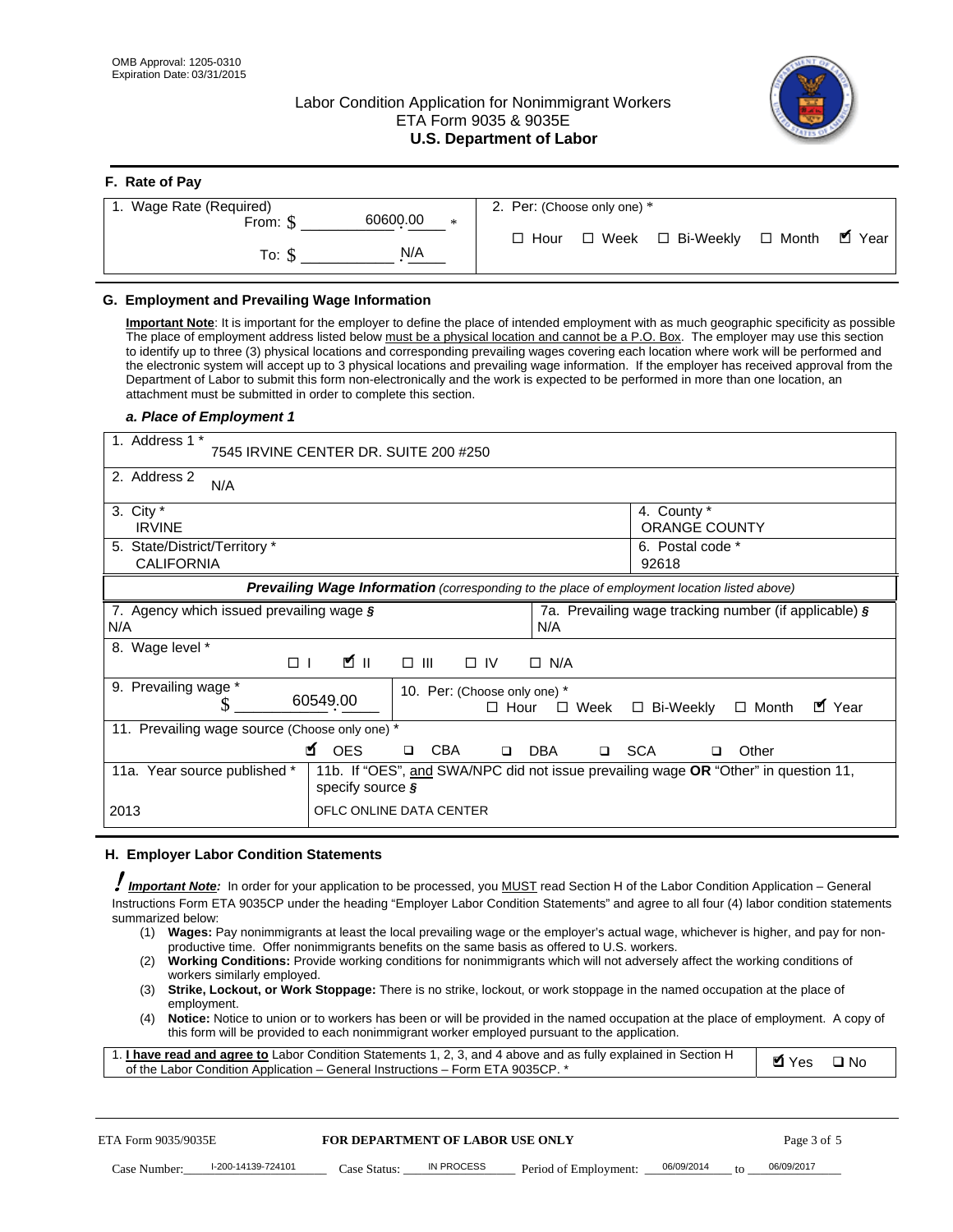

#### **I. Additional Employer Labor Condition Statements – H-1B Employers ONLY**

!**Important Note***:* In order for your H-1B application to be processed, you MUST read Section I – Subsection 1 of the Labor Condition Application – General Instructions Form ETA 9035CP under the heading "Additional Employer Labor Condition Statements" and answer the questions below.

#### *a. Subsection 1*

| 1. Is the employer H-1B dependent? $\S$                                                                                                                                                                                                 | Myes                                          | $\Box$ No              |  |
|-----------------------------------------------------------------------------------------------------------------------------------------------------------------------------------------------------------------------------------------|-----------------------------------------------|------------------------|--|
| 2. Is the employer a willful violator? $\frac{1}{2}$                                                                                                                                                                                    | $\Box$ Yes                                    | <b>M</b> <sub>No</sub> |  |
| 3. If "Yes" is marked in questions 1.1 and/or 1.2, you must answer "Yes" or "No" regarding whether the<br>employer will use this application ONLY to support H-1B petitions or extensions of status for exempt H-1B<br>nonimmigrants? § | $\blacksquare$ Yes $\square$ No $\square$ N/A |                        |  |

**If you marked "Yes" to questions I.1 and/or I.2 and "No" to question I.3, you MUST read Section I – Subsection 2 of the Labor Condition Application – General Instructions Form ETA 9035CP under the heading "Additional Employer Labor Condition Statements" and indicate your agreement to all three (3) additional statements summarized below.** 

#### *b. Subsection 2*

- A. **Displacement:** Non-displacement of the U.S. workers in the employer's workforce
- B. **Secondary Displacement:** Non-displacement of U.S. workers in another employer's workforce; and
- C. **Recruitment and Hiring:** Recruitment of U.S. workers and hiring of U.S. workers applicant(s) who are equally or better qualified than the H-1B nonimmigrant(s).

| 4. I have read and agree to Additional Employer Labor Condition Statements A, B, and C above and as fully                  |      |
|----------------------------------------------------------------------------------------------------------------------------|------|
| explained in Section I – Subsections 1 and 2 of the Labor Condition Application – General Instructions Form ETA $\Box$ Yes | ∩ Nח |
| 9035CP. $\delta$                                                                                                           |      |

# **J. Public Disclosure Information**

!**Important Note***:* You must select from the options listed in this Section.

| Public disclosure information will be kept at: * | Employer's principal place of business<br>$\Box$ Place of employment |
|--------------------------------------------------|----------------------------------------------------------------------|
|--------------------------------------------------|----------------------------------------------------------------------|

#### **K. Declaration of Employer**

*By signing this form, I, on behalf of the employer, attest that the information and labor condition statements provided are true and accurate;*  that I have read sections H and I of the Labor Condition Application – General Instructions Form ETA 9035CP, and that I agree to comply with *the Labor Condition Statements as set forth in the Labor Condition Application – General Instructions Form ETA 9035CP and with the Department of Labor regulations (20 CFR part 655, Subparts H and I). I agree to make this application, supporting documentation, and other records available to officials of the Department of Labor upon request during any investigation under the Immigration and Nationality Act. Making fraudulent representations on this Form can lead to civil or criminal action under 18 U.S.C. 1001, 18 U.S.C. 1546, or other provisions of law.* 

| 1. Last (family) name of hiring or designated official *               | 2. First (given) name of hiring or designated official * | 3. Middle initial *               |            |
|------------------------------------------------------------------------|----------------------------------------------------------|-----------------------------------|------------|
| <b>VIDYADHARAN</b>                                                     | <b>SANJAY</b>                                            | N/A                               |            |
| 4. Hiring or designated official title *                               |                                                          |                                   |            |
| <b>GENERAL COUNSEL</b>                                                 |                                                          |                                   |            |
| 5. Signature *                                                         |                                                          | 6. Date signed *                  |            |
|                                                                        |                                                          |                                   |            |
|                                                                        |                                                          |                                   |            |
|                                                                        |                                                          |                                   |            |
|                                                                        |                                                          |                                   |            |
| FOR DEPARTMENT OF LABOR USE ONLY<br>ETA Form 9035/9035E<br>Page 4 of 5 |                                                          |                                   |            |
| I-200-14139-724101<br>Case Number<br>Case Status:                      | IN PROCESS<br>Period of Employment:                      | 06/09/2014<br>$\mathsf{t} \alpha$ | 06/09/2017 |